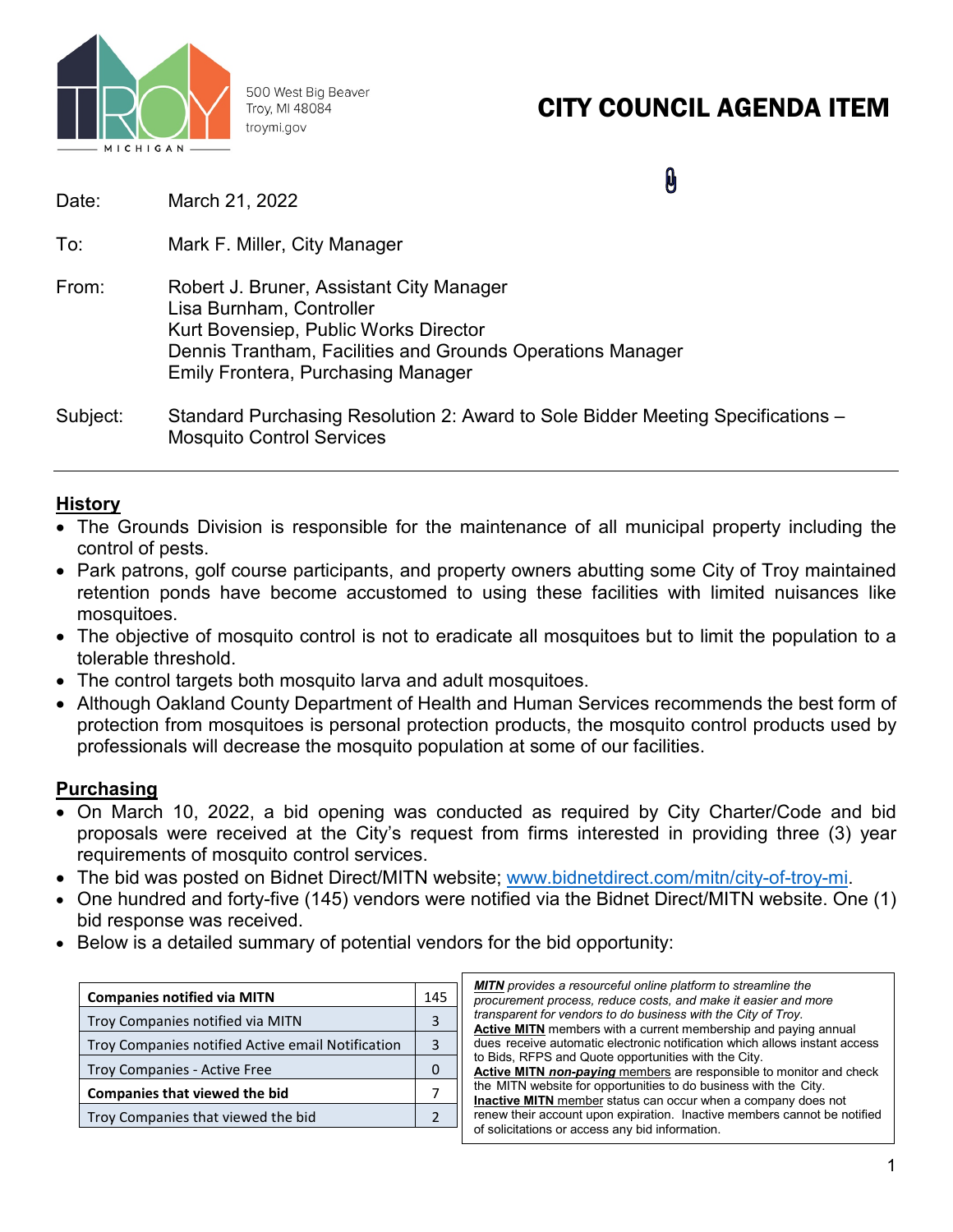

500 West Big Beaver Troy, MI 48084 troymi.gov

## CITY COUNCIL AGENDA ITEM

## **Financial**

Funds are budgeted and available in the following accounts: 101.447.23.514.7802.160 - Streets and Drains Retention Ponds, 101.751.30.770.7802.160 - Parks Maintenance, 101.751.30.756.7802.070 - Civic Center Maintenance and 101.751.30.757.7802.050 - Cemetery Maintenance for the 2022 fiscal year and the subsequent fiscal years for the duration of the contract.

Also, note that the City of Troy has been eligible to seek annual reimbursement of up to \$11,418 from the Oakland County Department of Health and Human Services Program for the control of mosquito larva only.

#### **Recommendation**

City Management recommends awarding a three (3) year contract to the sole bidder, *Vector Disease Control International* of *Little Rock, Arkansas* at unit prices as contained in the attached bid tabulation opened on March 10, 2022, for an estimated annual cost of \$36,350 for 2022, \$37,475 for 2023, and \$38,600 for 2024, with the recognition that this estimate may change but will not exceed budgetary limitations. The award is contingent upon the contractor's submission of properly executed bid documents including insurance certificates and all other specified requirements.